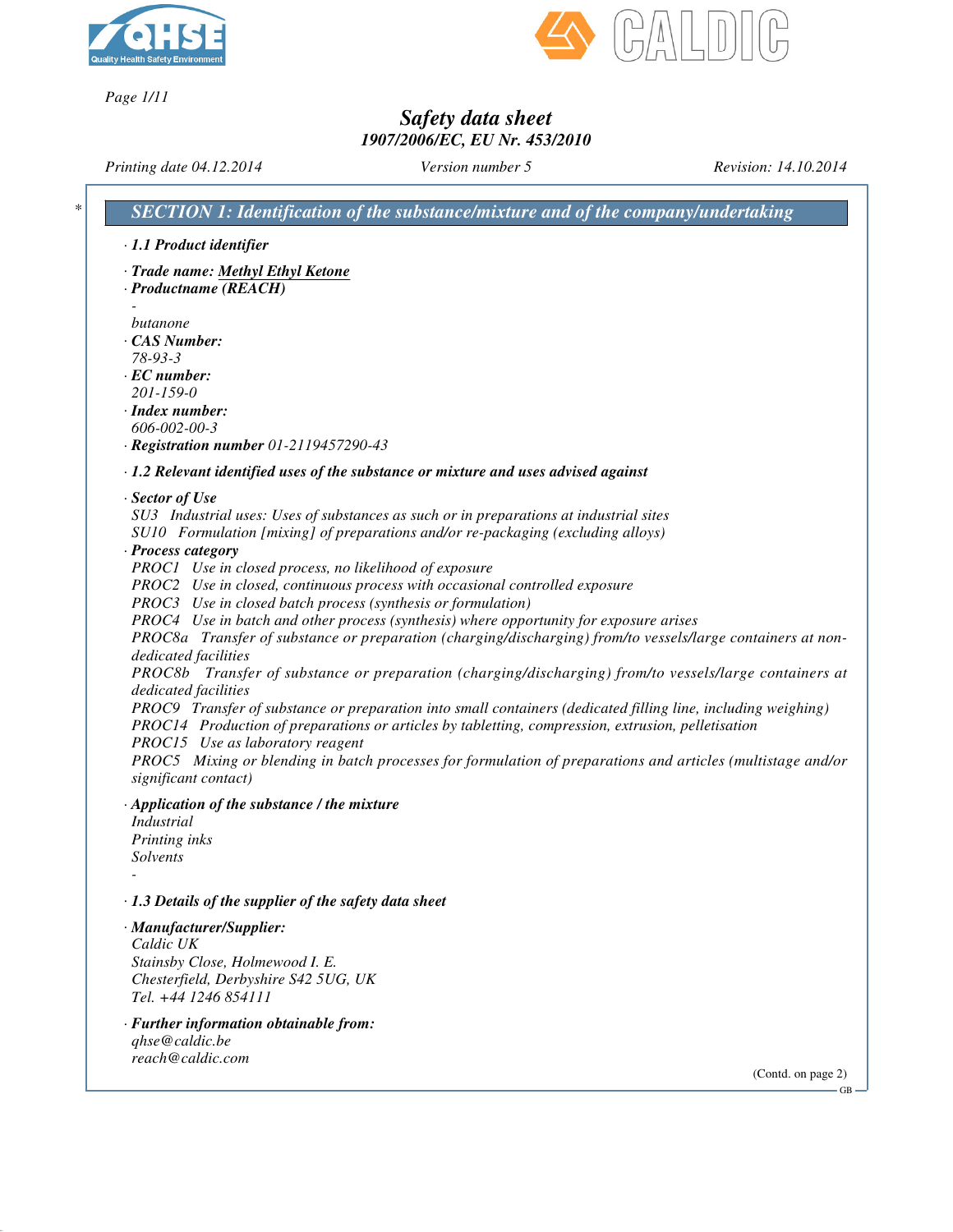



*Printing date 04.12.2014 Version number 5 Revision: 14.10.2014*

*Trade name: Methyl Ethyl Ketone*

(Contd. of page 1)

*· 1.4 Emergency telephone number:*

*+32(0)14 584 545 - Brandweer informatiecentrum gevaarlijke stoffen (BIG) 0870 243 2241 or +44 (0)20 7771 5310 - United Kingdom Poisons Information Centre +353 1 8379964 - Ireland Poisons Information Centre*

*· Additional Info See section 16 for your Emergency Number*

*SECTION 2: Hazards identification*

*· 2.1 Classification of the substance or mixture*

*· Classification according to Regulation (EC) No 1272/2008*

*Flam. Liq. 2 H225 Highly flammable liquid and vapour.*

*Eye Irrit. 2 H319 Causes serious eye irritation.*

*STOT SE 3 H336 May cause drowsiness or dizziness.*

*· Classification according to Directive 67/548/EEC or Directive 1999/45/EC Xi; Irritant*

*R36: Irritating to eyes.*

*F; Highly flammable*

*R11: Highly flammable.*

*R66-67: Repeated exposure may cause skin dryness or cracking. Vapours may cause drowsiness and dizziness.*

*· Information concerning particular hazards for human and environment:* At long or repeated contact with skin it may cause dermatitis due to the degreasing effect of the solvent. *Has a narcotising effect.*

*· 2.2 Label elements*

*· Labelling according to Regulation (EC) No 1272/2008 The substance is classified and labelled according to the CLP regulation. · Hazard pictograms*



*· Signal word Danger*

*· Hazard statements H225 Highly flammable liquid and vapour. H319 Causes serious eye irritation. H336 May cause drowsiness or dizziness.*

*· Precautionary statements*

*P210 Keep away from heat/sparks/open flames/hot surfaces. - No smoking. P301+P310 IF SWALLOWED: Immediately call a POISON CENTER or doctor/physician. P305+P351+P338 IF IN EYES: Rinse cautiously with water for several minutes. Remove contact lenses, if present and easy to do. Continue rinsing.*

(Contd. on page 3)

GB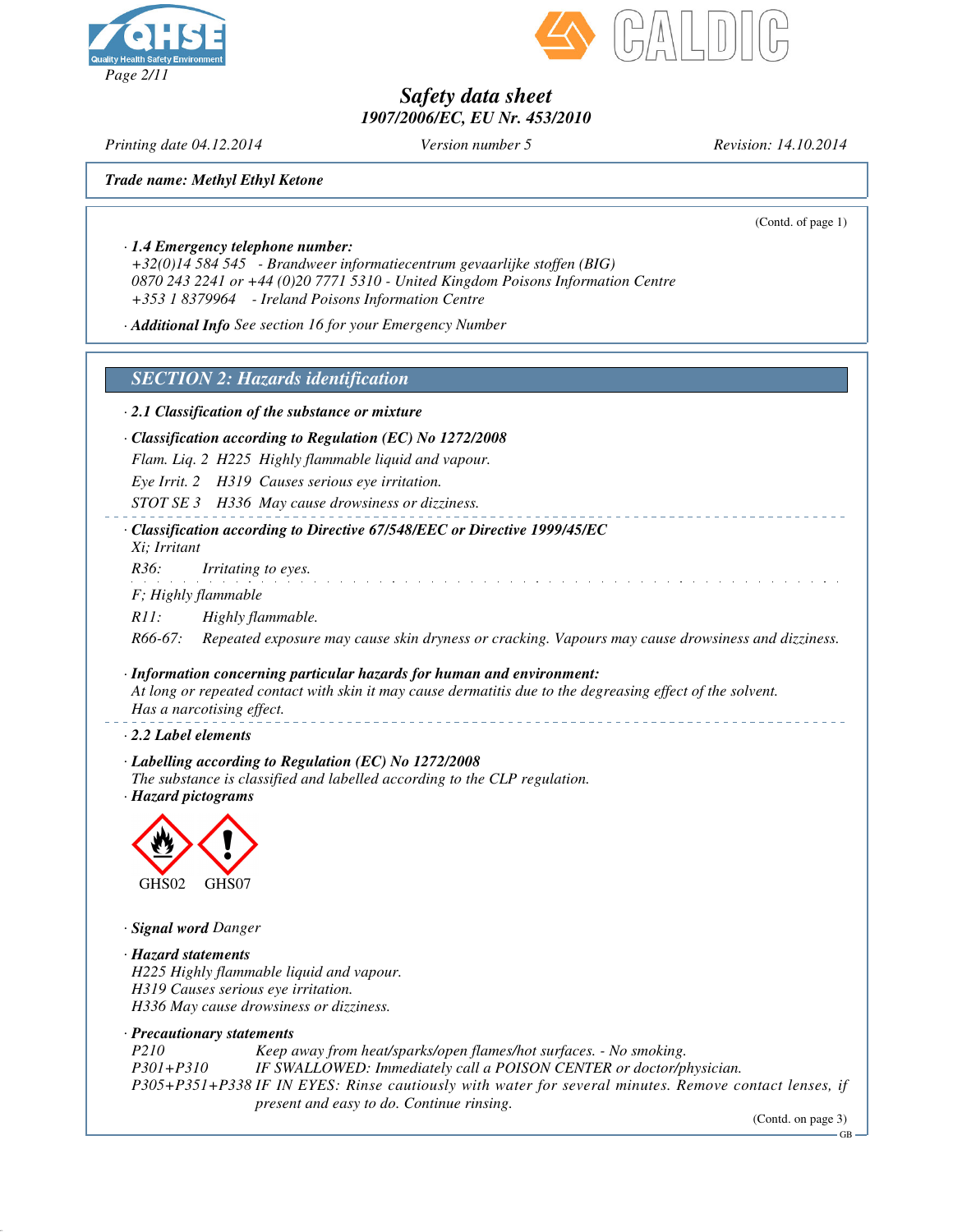



*Printing date 04.12.2014 Version number 5 Revision: 14.10.2014*

(Contd. of page 2)

*Trade name: Methyl Ethyl Ketone*

*P403+P233 Store in a well-ventilated place. Keep container tightly closed.*

*· Additional information: EUH066 Repeated exposure may cause skin dryness or cracking.*

*· 2.3 Other hazards*

*· Results of PBT and vPvB assessment*

- *· PBT: Not applicable.*
- *· vPvB: Not applicable.*

### *SECTION 3: Composition/information on ingredients*

*· 3.1 Chemical characterisation: Substances*

*· CAS No. Description*

*78-93-3 butanone*

- *· Identification number(s) Not applicable.*
- *· EC number: 201-159-0*
- *· Index number: 606-002-00-3*

### *SECTION 4: First aid measures*

*· 4.1 Description of first aid measures*

*· General information:*

*Immediately remove any clothing soiled by the product.*

*Take affected persons out into the fresh air.*

*Take affected persons out of danger area and lay down.*

*· After inhalation:*

*Supply fresh air; consult doctor in case of complaints.*

*Take affected persons into fresh air and keep quiet.*

- *· After skin contact: Immediately wash with water and soap and rinse thoroughly.*
- *· After eye contact: Rinse opened eye for several minutes under running water. Then consult a doctor.*
- *· After swallowing:*

*Do not induce vomiting; call for medical help immediately. A person vomiting while laying on their back should be turned onto their side.*

*· 4.2 Most important symptoms and effects, both acute and delayed Headache Disziness Nausea*

*Unconsciousness*

*· 4.3 Indication of any immediate medical attention and special treatment needed No further relevant information available.*

### *SECTION 5: Firefighting measures*

- *· 5.1 Extinguishing media*
- *· Suitable extinguishing agents: CO2*

(Contd. on page 4)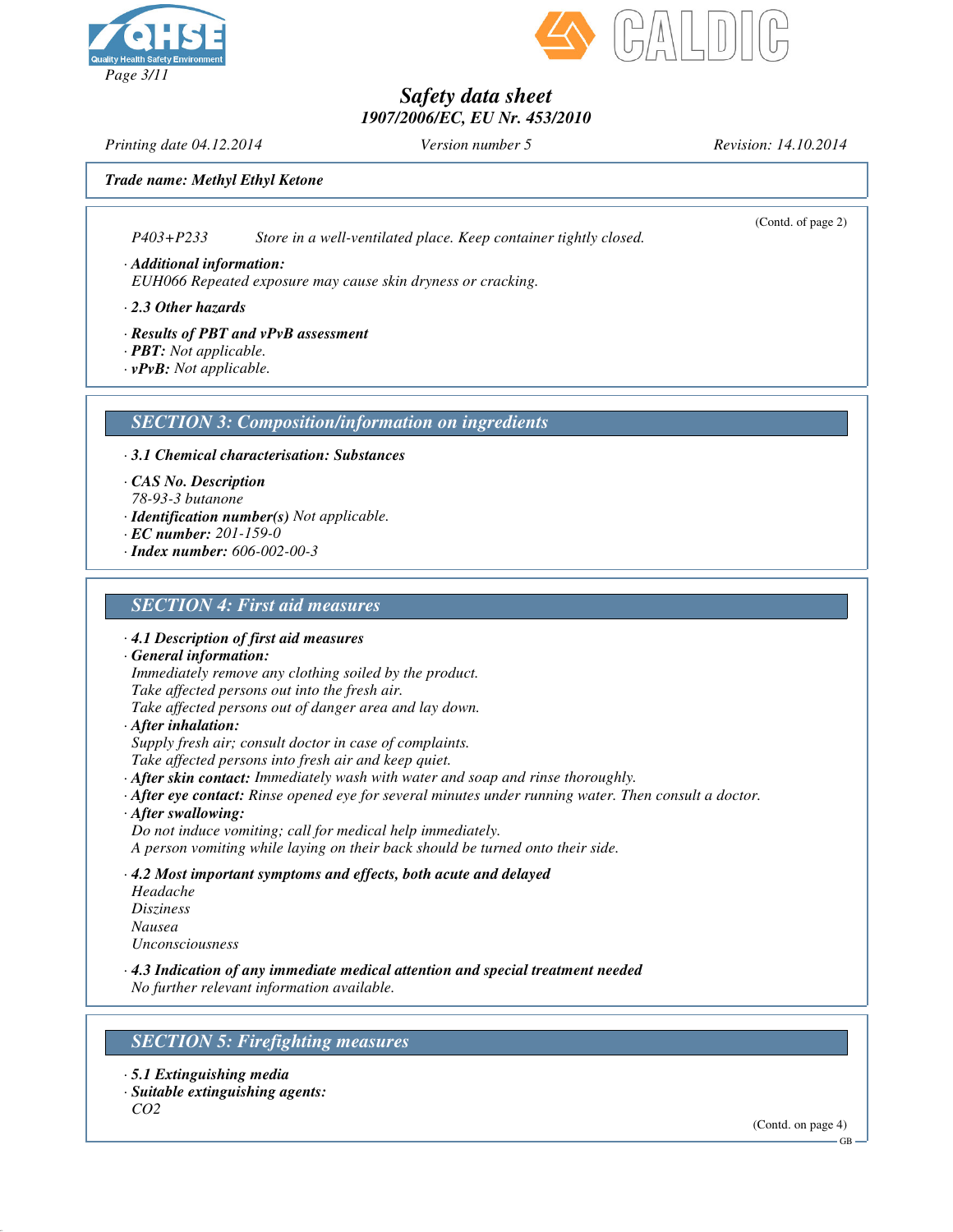



*Printing date 04.12.2014 Version number 5 Revision: 14.10.2014*

*Trade name: Methyl Ethyl Ketone*

(Contd. of page 3)

*Fire-extinguishing powder Alcohol resistant foam Water haze · For safety reasons unsuitable extinguishing agents: Water spray · 5.2 Special hazards arising from the substance or mixture*

- *Formation of toxic gases is possible during heating or in case of fire. Carbon monoxide (CO) CO2*
- *· 5.3 Advice for firefighters*

#### *· Protective equipment: Wear self-contained respiratory protective device. Do not inhale explosion gases or combustion gases.*

#### *· Additional information Cool endangered receptacles with water spray. Collect contaminated fire fighting water separately. It must not enter the sewage system.*

### *SECTION 6: Accidental release measures*

*· 6.1 Personal precautions, protective equipment and emergency procedures Keep away from ignition sources. Wear protective equipment. Keep unprotected persons away. Use respiratory protective device against the effects of fumes/dust/aerosol. Ensure adequate ventilation*

#### *· 6.2 Environmental precautions:*

*Do not allow to enter sewers/ surface or ground water. Do not allow to penetrate the ground/soil.*

*· 6.3 Methods and material for containment and cleaning up: Absorb with liquid-binding material (sand, diatomite, acid binders, universal binders, sawdust). Send for recovery or disposal in suitable receptacles. Ensure adequate ventilation.*

#### *· 6.4 Reference to other sections*

*See Section 7 for information on safe handling. See Section 8 for information on personal protection equipment. See Section 13 for disposal information.*

### *SECTION 7: Handling and storage*

*· 7.1 Precautions for safe handling Ensure good ventilation/exhaustion at the workplace. Ensure good interior ventilation, especially at floor level. (Fumes are heavier than air). Pneumatic conveyance only with nitrogen. Prevent formation of aerosols. · Information about fire - and explosion protection: Keep ignition sources away - Do not smoke. Fumes can combine with air to form an explosive mixture.*

*Protect against electrostatic charges.*

(Contd. on page 5)

GB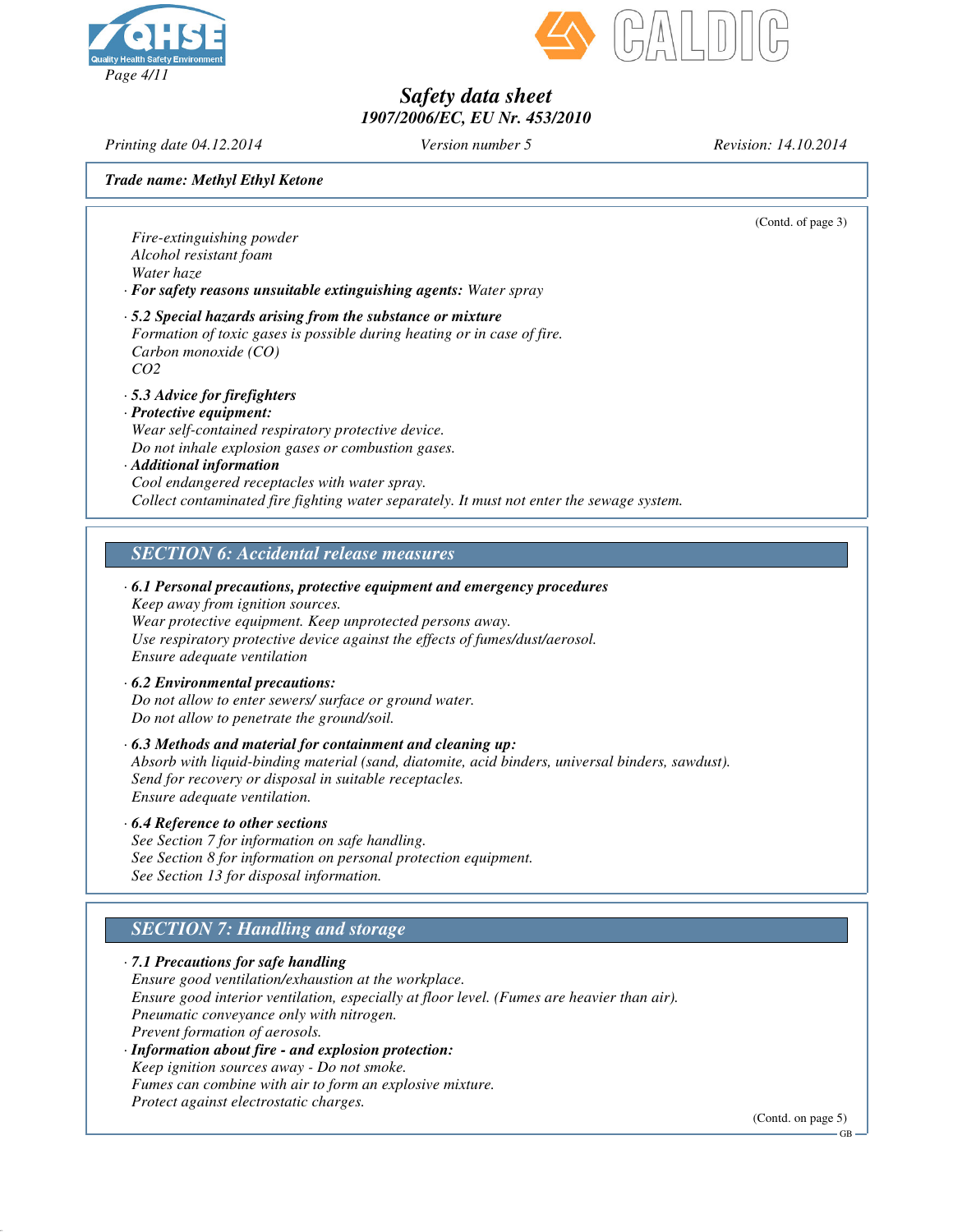



*Printing date 04.12.2014 Version number 5 Revision: 14.10.2014*

*Trade name: Methyl Ethyl Ketone*

(Contd. of page 4)

*Do not spray onto a naked flame or any incandescent material.*

*· 7.2 Conditions for safe storage, including any incompatibilities*

*· Storage:*

*· Requirements to be met by storerooms and receptacles: Provide solvent resistant, sealed floor.*

*Use only receptacles specifically permitted for this substance/product.*

*· Information about storage in one common storage facility: Store away from oxidising agents.*

*· Further information about storage conditions: Store in cool, dry conditions in well sealed receptacles. Store receptacle in fume cupboard. Protect from heat and direct sunlight.*

*· Storage class: VCI: 3*

*· 7.3 Specific end use(s) See §1.2*

*SECTION 8: Exposure controls/personal protection*

*· Additional information about design of technical facilities: No further data; see item 7.*

### *· 8.1 Control parameters*

| · Ingredients with limit values that require monitoring at the workplace:       |                                                                      |                                                             |                             |  |  |
|---------------------------------------------------------------------------------|----------------------------------------------------------------------|-------------------------------------------------------------|-----------------------------|--|--|
| 78-93-3 <i>butanone</i>                                                         |                                                                      |                                                             |                             |  |  |
| WEL()                                                                           |                                                                      | Short-term value: 899 mg/m <sup>3</sup> , 300 ppm           |                             |  |  |
|                                                                                 | Long-term value: $600 \text{ mg/m}^3$ , 200 ppm<br>Sk, BMGV          |                                                             |                             |  |  |
|                                                                                 |                                                                      |                                                             |                             |  |  |
| · DNELs                                                                         |                                                                      |                                                             |                             |  |  |
| Oral                                                                            | <b>DNEL Long-term - Systemic (consumer)</b><br>$31$ mg/kg bw/day (/) |                                                             |                             |  |  |
| Dermal                                                                          |                                                                      | DNEL Long-term - Systemic (consumer)   412 mg/kg bw/day (/) |                             |  |  |
|                                                                                 |                                                                      | DNEL Long-term - Systemic (worker)                          | $1161$ mg/kg bw/day (/)     |  |  |
|                                                                                 |                                                                      | Inhalative   DNEL Long-term - Systemic (consumer)           | $106$ mg/m <sup>3</sup> (/) |  |  |
|                                                                                 |                                                                      | DNEL Long-term - Systemic (worker)                          | $600$ mg/m <sup>3</sup> (/) |  |  |
| $\cdot$ PNECs                                                                   |                                                                      |                                                             |                             |  |  |
| <b>PNEC Fresh water</b>                                                         |                                                                      | 55.8 $mg/l$ (/)                                             |                             |  |  |
| PNEC Fresh water sediment $ 284.7 \text{ mg/kg}$ (/)                            |                                                                      |                                                             |                             |  |  |
| <b>PNEC</b> Intermittent releases                                               |                                                                      | 55.8 $mg/l$ (/)                                             |                             |  |  |
| <b>PNEC Marine sediment</b>                                                     |                                                                      | $284.7$ mg/kg (/)                                           |                             |  |  |
| <b>PNEC Marine water</b>                                                        |                                                                      | 55.8 $mg/l$ (/)                                             |                             |  |  |
| <b>PNEC STP</b>                                                                 |                                                                      | 709 $mg/l$ (/)                                              |                             |  |  |
| <b>PNEC Soil</b>                                                                |                                                                      | 22.5 $mg/kg$ (/)                                            |                             |  |  |
| · Additional information: The lists valid during the making were used as basis. |                                                                      |                                                             |                             |  |  |
| $\sim$ $\sim$ $\sim$                                                            |                                                                      |                                                             |                             |  |  |

*· 8.2 Exposure controls*

*· Personal protective equipment:*

*· General protective and hygienic measures:*

*The usual precautionary measures are to be adhered to when handling chemicals.*

GB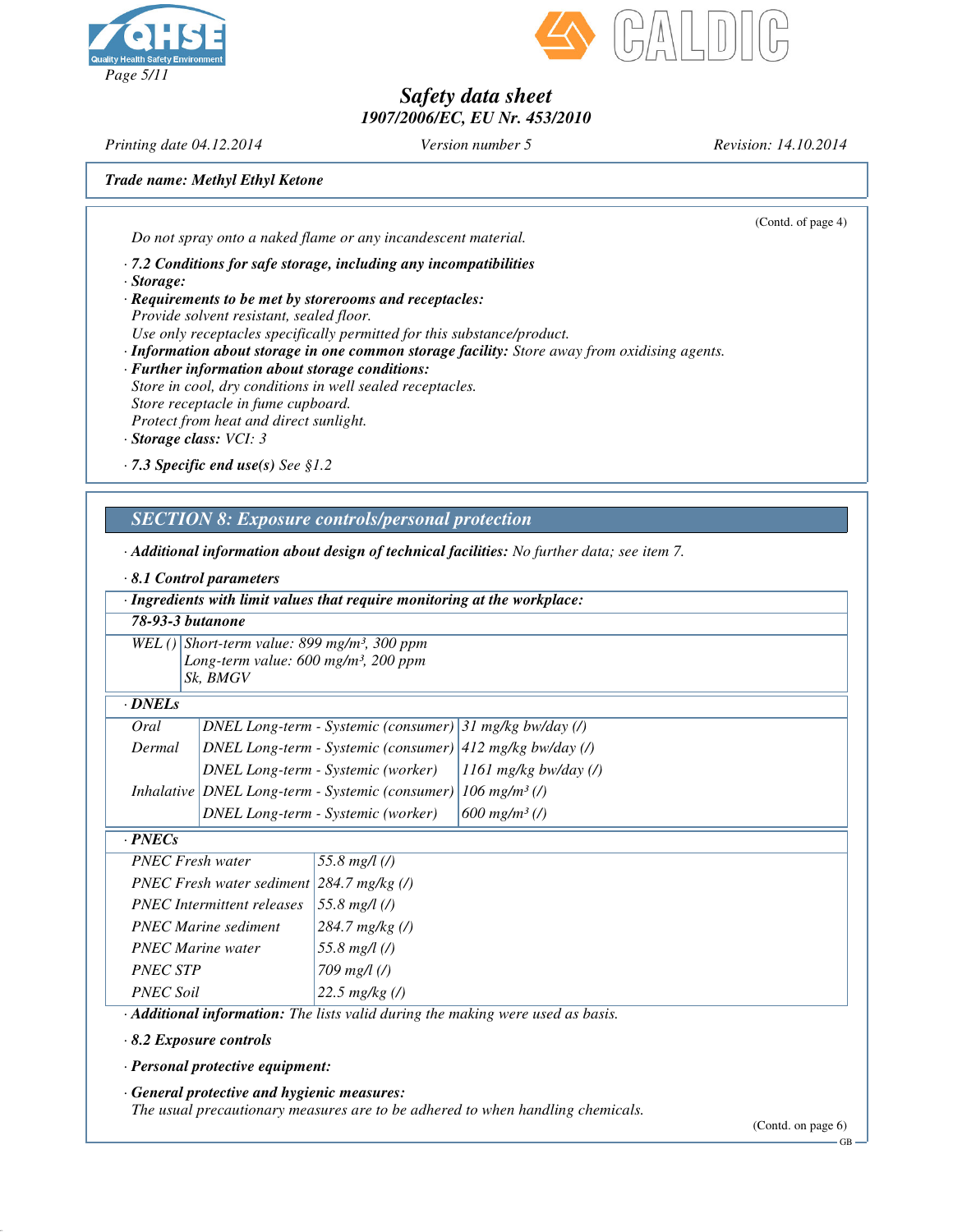



*Printing date 04.12.2014 Version number 5 Revision: 14.10.2014*

*Trade name: Methyl Ethyl Ketone*

(Contd. of page 5)

*Keep away from foodstuffs, beverages and feed. Immediately remove all soiled and contaminated clothing Wash hands before breaks and at the end of work. Avoid contact with the eyes. Avoid contact with the eyes and skin.*

*· Respiratory protection:*

*EN 141 Filter A2B2E2K1P2 Use suitable respiratory protective device only when aerosol or mist is formed. Filter A/P2*

*· Protection of hands:*



*Protective gloves*

*The glove material has to be impermeable and resistant to the product/ the substance/ the preparation.* Due to missing tests no recommendation to the glove material can be given for the product/ the preparation/ the *chemical mixture.*

Selection of the glove material on consideration of the penetration times, rates of diffusion and the degradation *· Material of gloves*

*EN374*

*Butyl rubber, BR*

*Recommended thickness of the material:*  $\geq 0.5$  *mm* 

The selection of the suitable gloves does not only depend on the material, but also on further marks of quality and *varies from manufacturer to manufacturer.*

*· Penetration time of glove material*

For the mixture of chemicals mentioned below the penetration time has to be at least  $\geq 60$  minutes (Permeation *according to EN 374 Part 3: Level 6).*

The exact break trough time has to be found out by the manufacturer of the protective gloves and has to be *observed.*

*· Eye protection:*



*EN 166*

*Tightly sealed goggles*

*· Body protection: Protective work clothing*

*\* SECTION 9: Physical and chemical properties*

*· 9.1 Information on basic physical and chemical properties*

- *· General Information*
- *· Appearance:*

*Form: Fluid*

(Contd. on page 7)

GB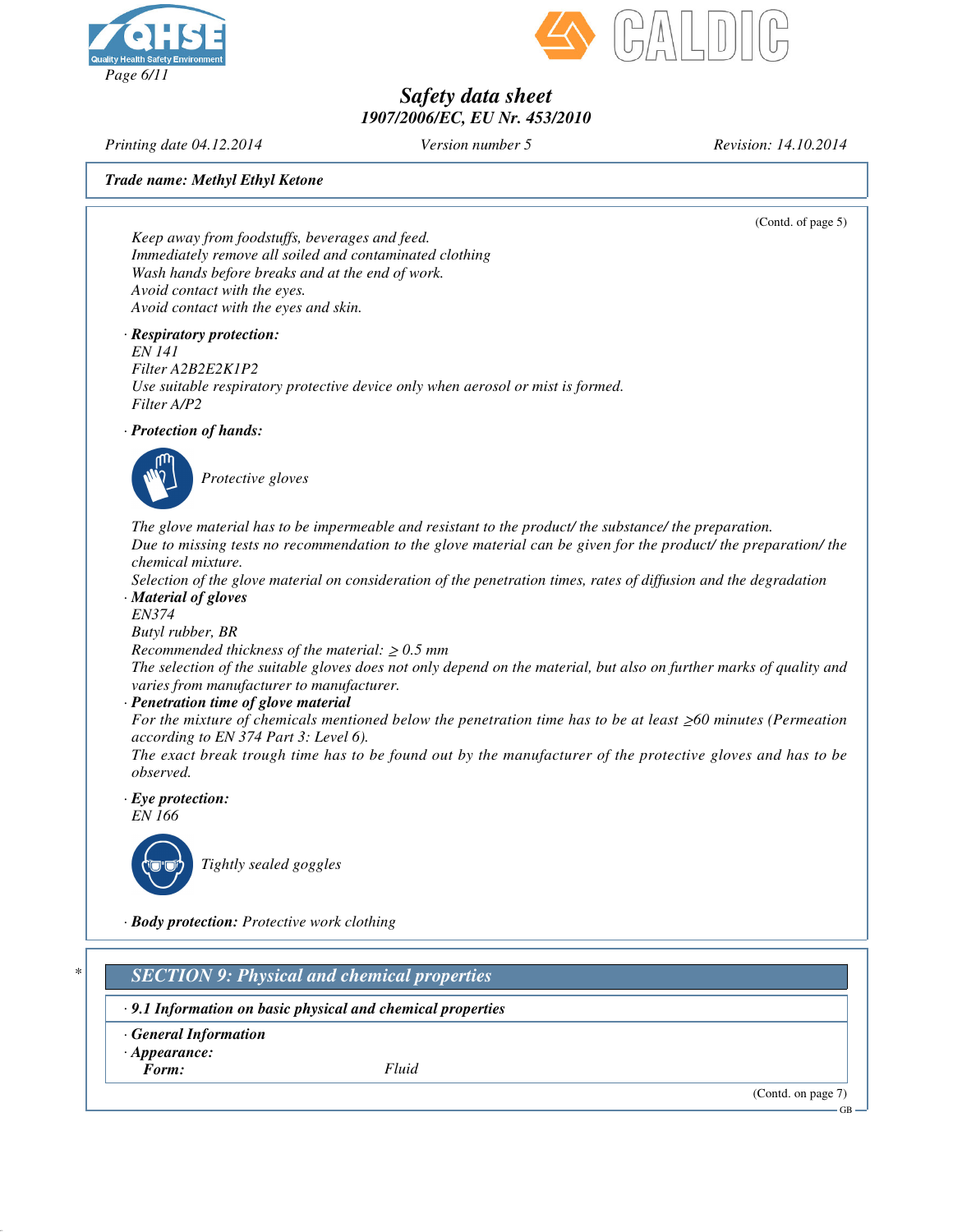



*Printing date 04.12.2014 Version number 5 Revision: 14.10.2014*

*Trade name: Methyl Ethyl Ketone*

|                                                         | (Contd. of page 6)                                                                             |  |
|---------------------------------------------------------|------------------------------------------------------------------------------------------------|--|
| Colour:                                                 | Colourless                                                                                     |  |
| $\cdot$ Odour:                                          | Characteristic                                                                                 |  |
| $\cdot$ pH-value:                                       | Not determined.                                                                                |  |
| $\cdot$ Change in condition                             |                                                                                                |  |
| <b>Melting point/Melting range:</b>                     | $-86\degree C$                                                                                 |  |
| <b>Boiling point/Boiling range:</b>                     | $79-81$ °C                                                                                     |  |
| · Flash point:                                          | $-6 °C$                                                                                        |  |
| · Auto-ignition temperature:                            | 404 °C                                                                                         |  |
| · Danger of explosion:                                  | Product is not explosive. However, formation of explosive air/vapour<br>mixtures are possible. |  |
| $\cdot$ Explosion limits:                               |                                                                                                |  |
| Lower:                                                  | $1$ Vol $\%$                                                                                   |  |
| <b>Upper:</b>                                           | 11 Vol %                                                                                       |  |
| $\cdot$ Vapour pressure at 20 °C:                       | $105$ $hPa$                                                                                    |  |
| $\cdot$ Density at 20 $\degree$ C:                      | $0.805 - 0.807$ g/cm <sup>3</sup>                                                              |  |
| $\cdot$ Vapour density at 20 $\degree$ C                | 3.11                                                                                           |  |
| · Solubility in / Miscibility with                      |                                                                                                |  |
| water at 20 $^{\circ}C$ :                               | 270 g/l                                                                                        |  |
| · Partition coefficient (n-octanol/water): 0.29 log POW |                                                                                                |  |
| · Viscosity:                                            |                                                                                                |  |
| Dynamic:                                                | Not determined.                                                                                |  |
| Kinematic:                                              | Not determined.                                                                                |  |
| $\cdot$ 9.2 Other information                           | No further relevant information available.                                                     |  |
|                                                         |                                                                                                |  |

# *SECTION 10: Stability and reactivity*

- *· 10.1 Reactivity*
- *· 10.2 Chemical stability*
- *· Thermal decomposition / conditions to be avoided: No decomposition if used according to specifications. To avoid thermal decomposition do not overheat.*
- *· 10.3 Possibility of hazardous reactions Reacts with strong oxidising agents.*
- *· 10.4 Conditions to avoid No further relevant information available.*
- *· 10.5 Incompatible materials: Oxidizing agents*
- *· 10.6 Hazardous decomposition products: Carbon monoxide and carbon dioxide*

(Contd. on page 8)

GB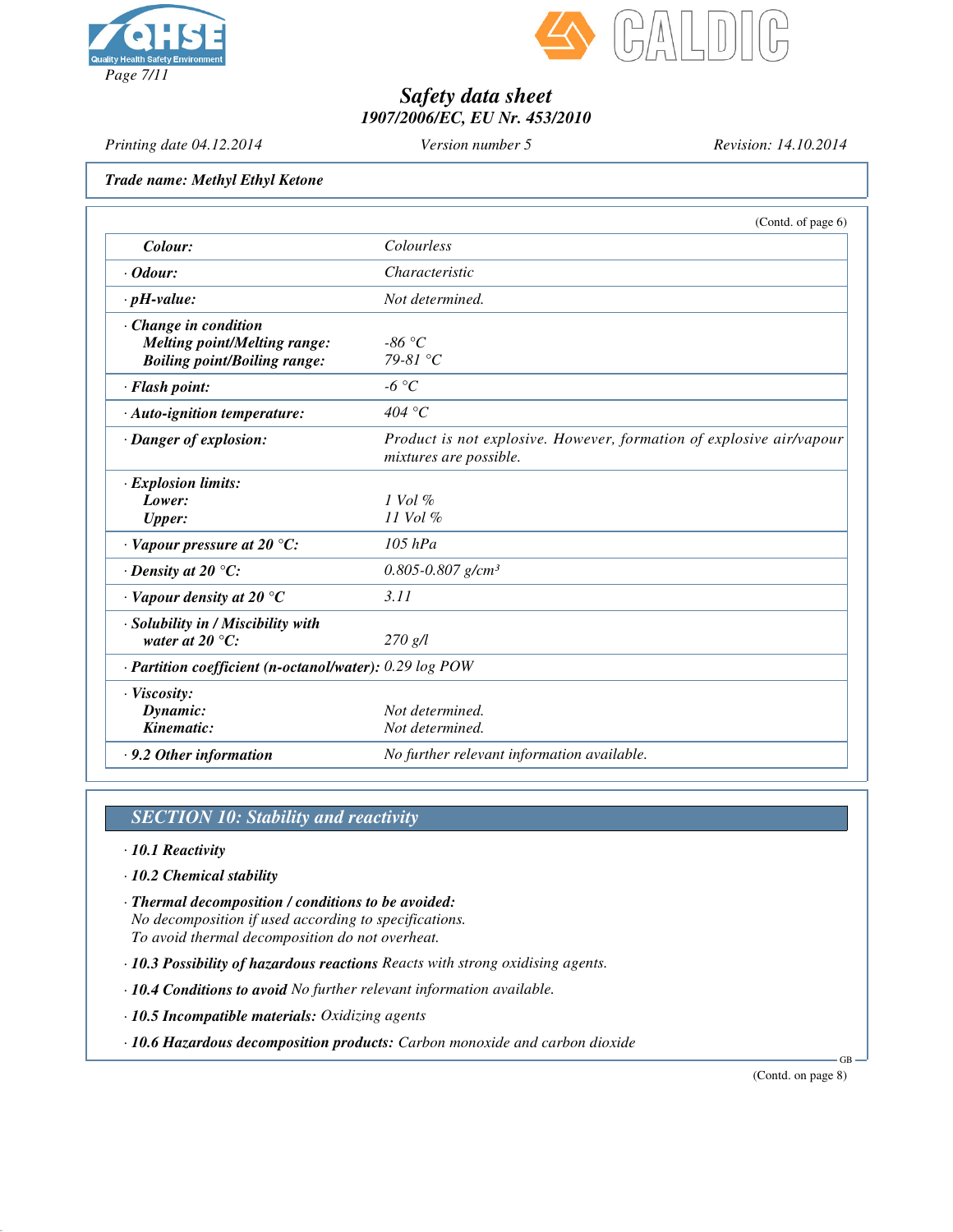



*Printing date 04.12.2014 Version number 5 Revision: 14.10.2014*

*Trade name: Methyl Ethyl Ketone*

(Contd. of page 7)

### *\* SECTION 11: Toxicological information*

### *· 11.1 Information on toxicological effects*

#### *· Acute toxicity:*

### *· LD/LC50 values relevant for classification:*

*Oral LD50 >2000 mg/kg (rat)*

*Dermal LD50 >2000 mg/kg (rabbit)*

#### *· Primary irritant effect:*

*· on the skin: Irritant to skin and mucous membranes.*

*· on the eye: Irritating effect.*

*· Sensitisation: No sensitising effects known.*

### *\* SECTION 12: Ecological information*

#### *· 12.1 Toxicity*

### *· Aquatic toxicity:*

*EC 50 (48 u) >100 mg/l (daphnia magna)*

*LC 50 (48 u) >100 mg/l (Leuciscus idus)*

*· 12.2 Persistence and degradability No further relevant information available.*

*· Other information: The product is biodegradable.*

*· 12.3 Bioaccumulative potential Not worth-mentioning accumulating in organisms*

*· 12.4 Mobility in soil No further relevant information available.*

*· Additional ecological information:*

*· General notes: Water hazard class 1 (German Regulation) (Assessment by list): slightly hazardous for water*

*· 12.5 Results of PBT and vPvB assessment*

*· PBT: Not applicable.*

*· vPvB: Not applicable.*

*· 12.6 Other adverse effects No further relevant information available.*

### *SECTION 13: Disposal considerations*

### *· 13.1 Waste treatment methods*

*· Recommendation*

*Must not be disposed together with household garbage. Do not allow product to reach sewage system. Must be specially treated adhering to official regulations.*

- *· Uncleaned packaging:*
- $\cdot$  Recommendation: Packagings that may not be cleansed are to be disposed of in the same manner as the product.

(Contd. on page 9)

GB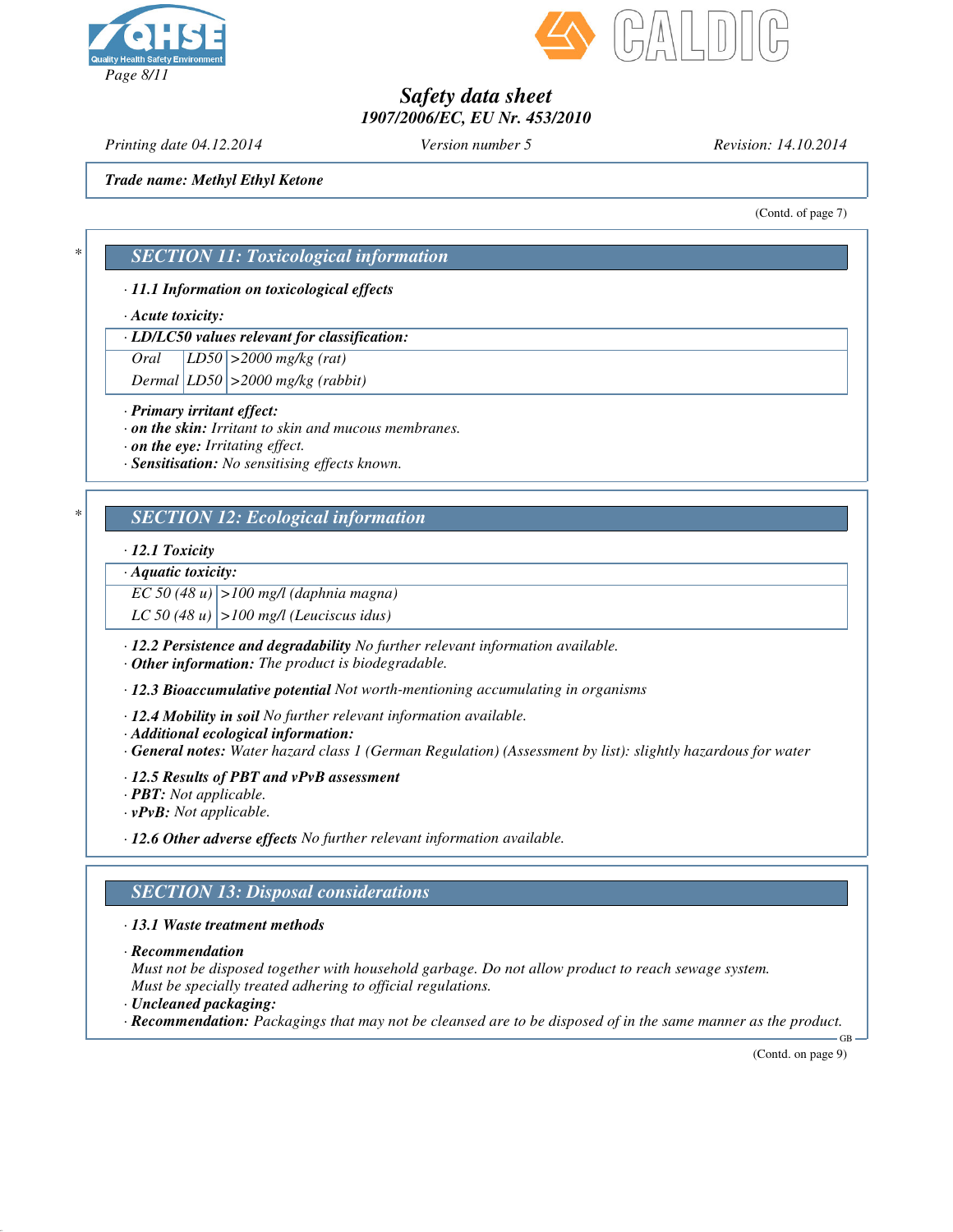



*Printing date 04.12.2014 Version number 5 Revision: 14.10.2014*

*Trade name: Methyl Ethyl Ketone*

(Contd. of page 8)

| $\cdot$ 14.1 UN-Number<br>· ADR, IMDG, IATA                                              | UN1193                                                                                                                |
|------------------------------------------------------------------------------------------|-----------------------------------------------------------------------------------------------------------------------|
| $\cdot$ 14.2 UN proper shipping name<br>$\cdot$ ADR/RID<br>$\cdot$ IMDG, IATA            | 1193 ETHYL METHYL KETONE (METHYL ETHYL KETONE)<br>ETHYL METHYL KETONE (METHYL ETHYL KETONE)                           |
| · 14.3 Transport hazard class(es)                                                        |                                                                                                                       |
| · ADR, IMDG, IATA                                                                        |                                                                                                                       |
| · Class<br>· Label                                                                       | 3 Flammable liquids.<br>3                                                                                             |
| · 14.4 Packing group<br>· ADR, IMDG, IATA                                                | $I\!I$                                                                                                                |
| · 14.5 Environmental hazards:<br>$\cdot$ Marine pollutant:                               | N <sub>o</sub>                                                                                                        |
| · 14.6 Special precautions for user<br>· Danger code (Kemler):<br>· EMS Number:          | Warning: Flammable liquids.<br>33<br>$F-E,S-D$                                                                        |
| · 14.7 Transport in bulk according to Annex II of<br><b>MARPOL73/78 and the IBC Code</b> | Not applicable.                                                                                                       |
| · Transport/Additional information:<br>$\cdot$ ADR                                       |                                                                                                                       |
| $\cdot$ Limited quantities (LQ)<br>$\cdot$ Excepted quantities (EQ)                      | 1L<br>Code: E2<br>Maximum net quantity per inner packaging: 30 ml<br>Maximum net quantity per outer packaging: 500 ml |
| · Transport category<br>· Tunnel restriction code<br>$\cdot$ IMDG                        | $\overline{c}$<br>D/E                                                                                                 |
| $\cdot$ Limited quantities (LQ)<br>$\cdot$ Excepted quantities (EQ)                      | 1L<br>Code: E2<br>Maximum net quantity per inner packaging: 30 ml<br>Maximum net quantity per outer packaging: 500 ml |
| · UN "Model Regulation":                                                                 | UN1193, ETHYL METHYL KETONE (METHYL ETHYL<br>KETONE), 3, II                                                           |

# *SECTION 15: Regulatory information*

*· 15.1 Safety, health and environmental regulations/legislation specific for the substance or mixture · Labelling according to Regulation (EC) No 1272/2008 GHS label elements*

<sup>(</sup>Contd. on page 10)

GB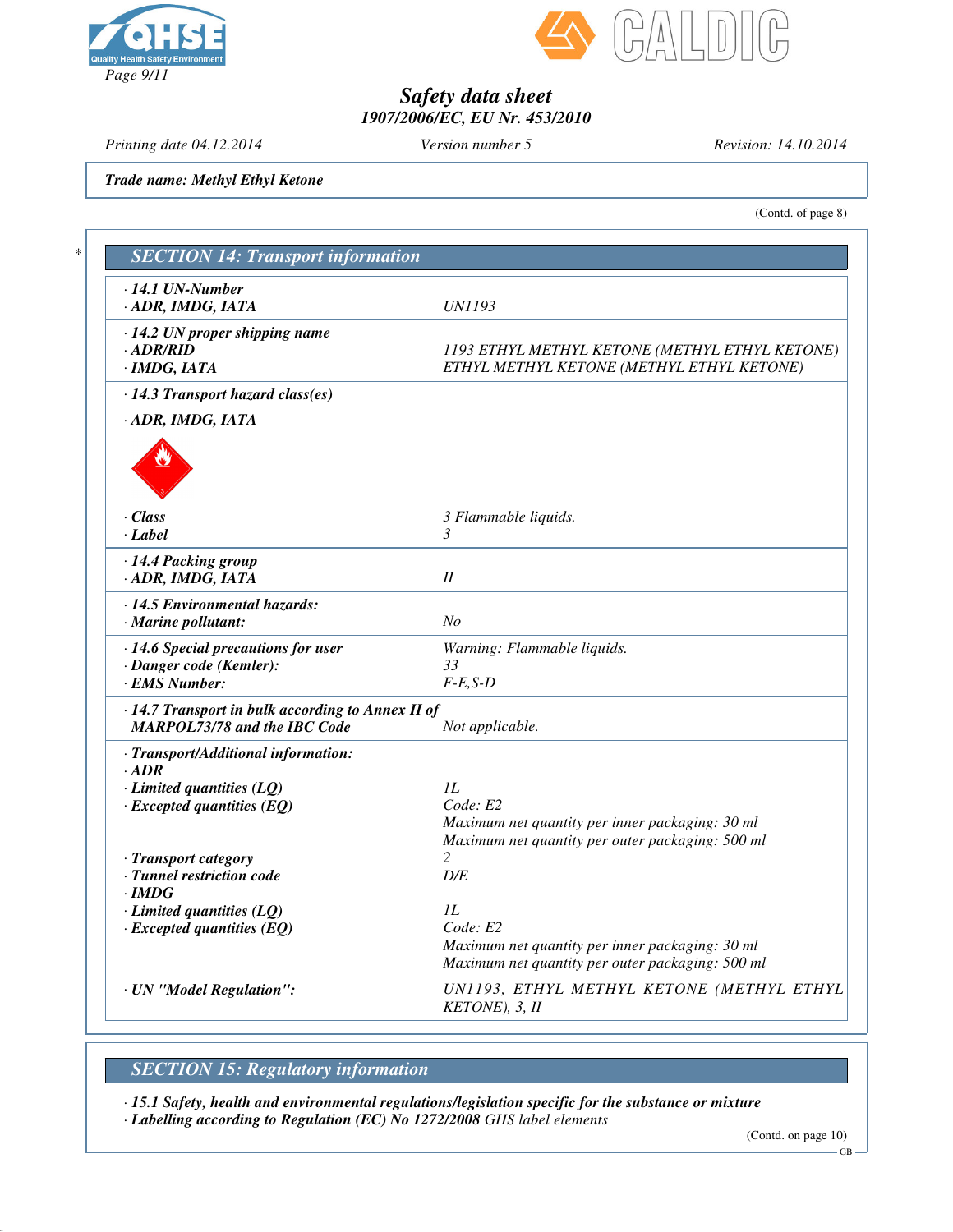



*Printing date 04.12.2014 Version number 5 Revision: 14.10.2014*

*Trade name: Methyl Ethyl Ketone*

(Contd. of page 9)

*· National regulations:*

*· Technical instructions (air):*

*Class Share in % III 100.0*

*· Waterhazard class: Water hazard class 1 (Assessment by list): slightly hazardous for water.*

*· 15.2 Chemical safety assessment: A Chemical Safety Assessment has not been carried out.*

### *SECTION 16: Other information*

" The information provided in these documents is based on our present state of knowledge of the product and is given in good faith and to the best of our experience. However, it should not be construed as a technical specification or as guaranteering specific properties. In no event we will be responsible for damages or effects of any nature whatsoever, either express or implied, resulting from the use of this information. It is the own responsibility of the consignee and the user of the product to comply with all prevailing and applicable laws, regulations and directives. They should also make their own determination as to the suitability of the product for a *particular use or application."*

*· Emergency Numbers European Emergency Number: 112*

*AUSTRIA +43 1 40 400 2222 BELGIUM/LUXEMBOURG +32 70 245 245 BULGARIA +359 2 9154 409 CZECH REPUBLIC +42 2 2491 9293 or +42 2 2491 5402 DENMARK +45 82 12 12 12 ESTONIA 16662 (24/5 9h00 monday till 9h00 Saturday) FINLAND +358 9 471 977 FRANCE +33 1 40 05 48 48 GERMANY +49 30 450 653565 GREECE +30 10 779 3777 HUNGARY +36 80 20 11 99 IRELAND +353 1 8379964 ITALY +39 06 305 4343 LATVIA +371 704 2468 LITHUANIA +370 2 36 20 52 or +370 2 36 20 92 MALTA (+356) 21 247 860 or (+356) 21 241 251 NORWAY 22 59 13 00 NETHERLANDS +31 30 274 88 88 POLAND +48 22 619 66 54 or +48 22 619 08 97 PORTUGAL 808 250 143 or +351 21 330 3284 ROMANIA +40 21 230 8000 SLOVAKIA +421 2 54 77 4 166 SLOVENIA +386 41 650 500 SPAIN +34 937 192 561 (08:00-13:00 y 15:00-17:00 / viernes 08:00-15:00) SWEDEN +46 8 33 12 31 UNITED KINGDOM 0870 243 2241 or +44 (0)20 7771 5310*

(Contd. on page 11)

GB